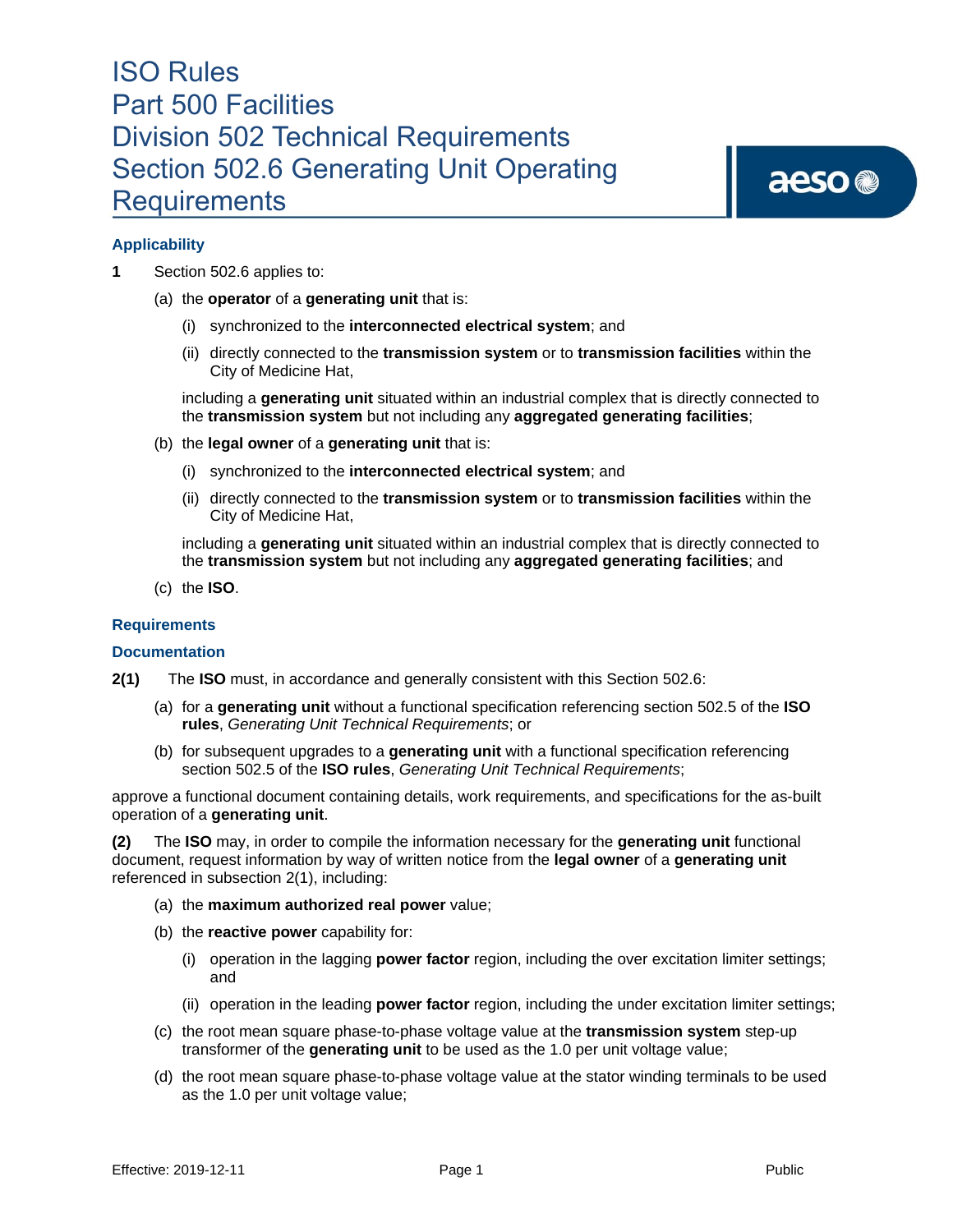aeso<sup>®</sup>

(e) transformer data;

- (f) auxiliary system design;
- (g) voltage ride-through capabilities; and
- (h) any supporting documentation necessary to evaluate the information submitted.

**(3)** The **legal owner** of the **generating unit** must, if available, submit the information requested in subsection 2(2), along with any supporting documentation, no later than the close of business on the thirtieth (30<sup>th</sup>) **business day** after delivery of the notice.

## **Requirements to Operate and Maintain a Generating Unit**

**3(1)** This subsection 3 does not apply to:

- (a) excitation systems;
- (b) **automatic voltage regulators**; or
- (c) power system stabilizers.

**(2)** The **legal owner** of a **generating unit** must operate and maintain the **generating unit** to comply with the technical design parameters of section 502.5 of the **ISO rules** for so long as the **generating unit**  remains electrically connected to the **transmission system**.

**(3)** The **operator** of a **generating unit** must, if it determines that any **generating unit** equipment required to meet the technical design requirements of an applicable **ISO rule** has become unavailable or is otherwise no longer meeting those requirements, report to the **ISO** in accordance with subsection 3(4) no later than one (1) **business day** after making such a determination.

**(4)** A report to the **ISO** as required by subsection 3(3), must include:

- (a) a description of the cause of the equipment unavailability or the reason that the equipment no longer meets the technical design requirements, as reported pursuant to subsection 3(3);
- (b) a plan to address the problem, including testing; and
- (c) the expected date and time when the equipment will be repaired.

**(5)** The **operator** of a **generating unit** must, if the **generating unit** equipment is not repaired by the expected date and time provided in the report described in subsection 3(4)(c), report to the **ISO** no later than one (1) **business day** after the original expected date and time of the reason why the **generating unit** equipment was not repaired at the expected date and time, and provide the **ISO** with a revised date and time for repair.

**(6)** The **operator** of a **generating unit** must report to the **ISO** no later than one (1) **business days** after the equipment described in subsection 3(3) has been repaired.

**(7)** The **operator** of any **generating unit** that is one of multiple **generating units** within a single facility must, as soon as practicable, verbally notify the **ISO** when it is identified that the auxiliary systems of the facility are configured such that multiple **generating units** will trip or go off-line for a single **contingency** within the facility.

**(8)** If the **ISO** provides written notice to the **legal owner** of a **generating unit** detailing evidence that the observed performance of the **generating unit** is not consistent with any of the requirements set out in section 502.5 of the **ISO rules**, the **legal owner** must submit to the **ISO** a written report, in accordance with subsection 13, demonstrating that the **generating unit** is capable of meeting those requirements.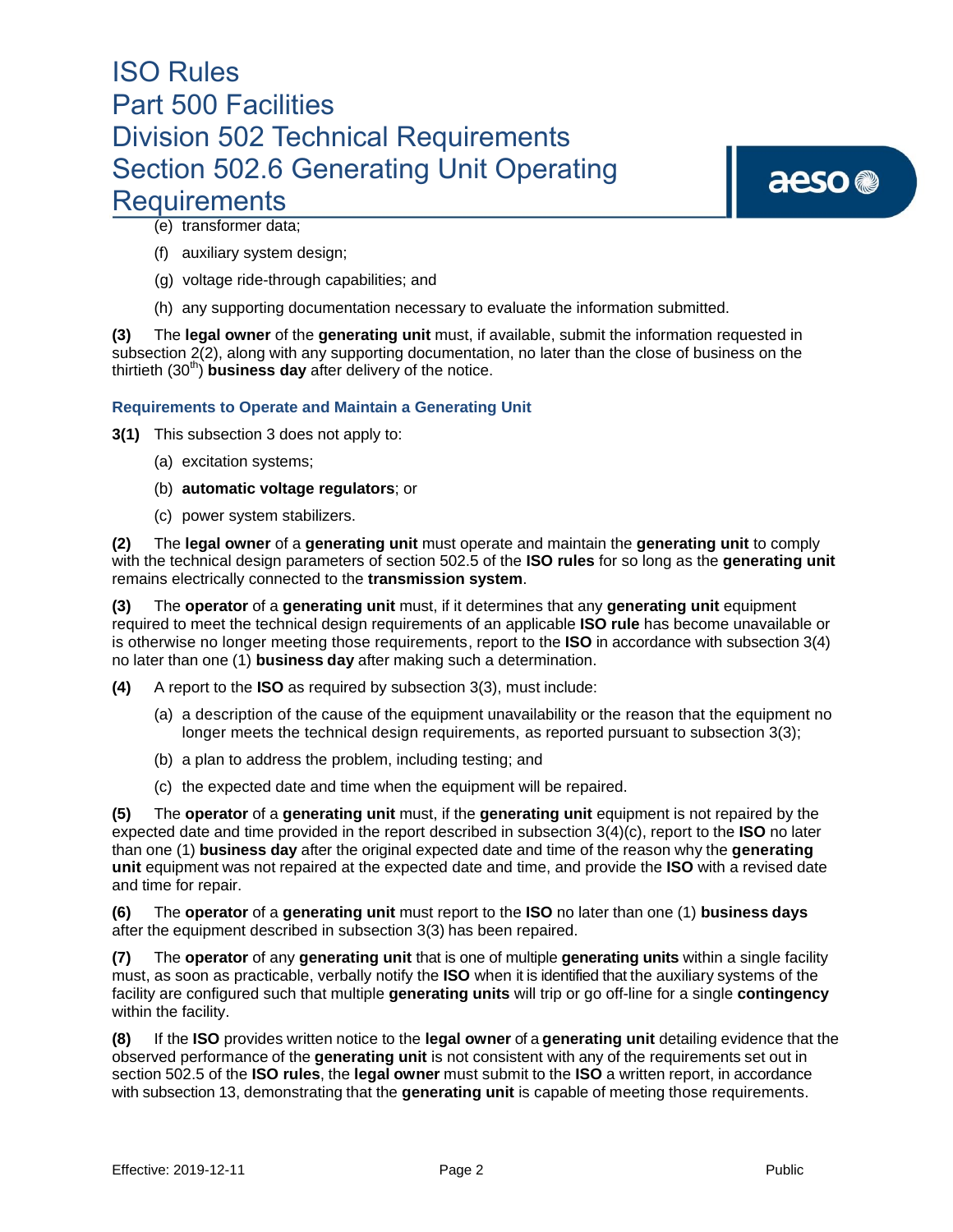## **Requirements**

aeso ®

**(9)** The **legal owner** must submit a report pursuant to subsection 3(8) no later than sixty (60) **business days** after receipt of the **ISO**'s written notice.

**(10)** Notwithstanding subsection 3(9), the **legal owner** of a **generating unit** is not required to provide the report if, between the date the **ISO** delivers the written notice and the deadline date for the submission of the report:

- (a) the **legal owner** demonstrates to the satisfaction of the **ISO** that the lack of consistency described in subsection 3(8) was caused by equipment problems for the **generating unit** that the **legal owner** corrected prior to the deadline date for the submission of the report; and
- (b) the **ISO** provides written notice to the **legal owner** that the report is not required.

## **Requirements for Governor System**

**4** Subject to subsection 3, the **operator** of a **generating unit** must only operate the **generating unit**  with the **governor system** in service, in droop mode and free to respond to frequency changes.

## **Requirements for Operation at Maximum Authorized Real Power**

**5(1)** The **operator** of a **generating unit** must not operate the **generating unit** above its **maximum authorized real power**.

**(2)** Notwithstanding subsection 5(1), the **ISO** may, during supply shortfall events, request that the **operator** of a **generating unit** operate above the **maximum authorized real power** of the **generating unit**.

**(3)** The **ISO** must, when the additional **real power** referred to in subsection 5(2) is no longer required, notify the **operator** of the **generating unit** to return the **generating unit** to a value at or below the **maximum authorized real power**.

## **Operating Requirements for the Synchrophasor Measurement and Sequence of Event Devices**

**6** The **legal owner** of a **generating unit** must retain the synchrophasor measurements and sequence of event records for a minimum period of one (1) calendar year.

## **Operating Data Requests**

**7(1)** The **ISO** may request, by way of written notice, operating data from the **legal owner** of a **generating unit**, including the records set out in subsection 6.

- **(2)** The **legal owner** of a **generating unit** must:
	- (a) submit the operating data requested by the **ISO**, if available, no later than five (5) **business days** after receipt of the notice set out in subsection 7(1); or
	- (b) if the operating data requested by the **ISO** is not available, advise the **ISO** in writing no later than five (5) **business days** after receipt of the notice set out in subsection 7(1).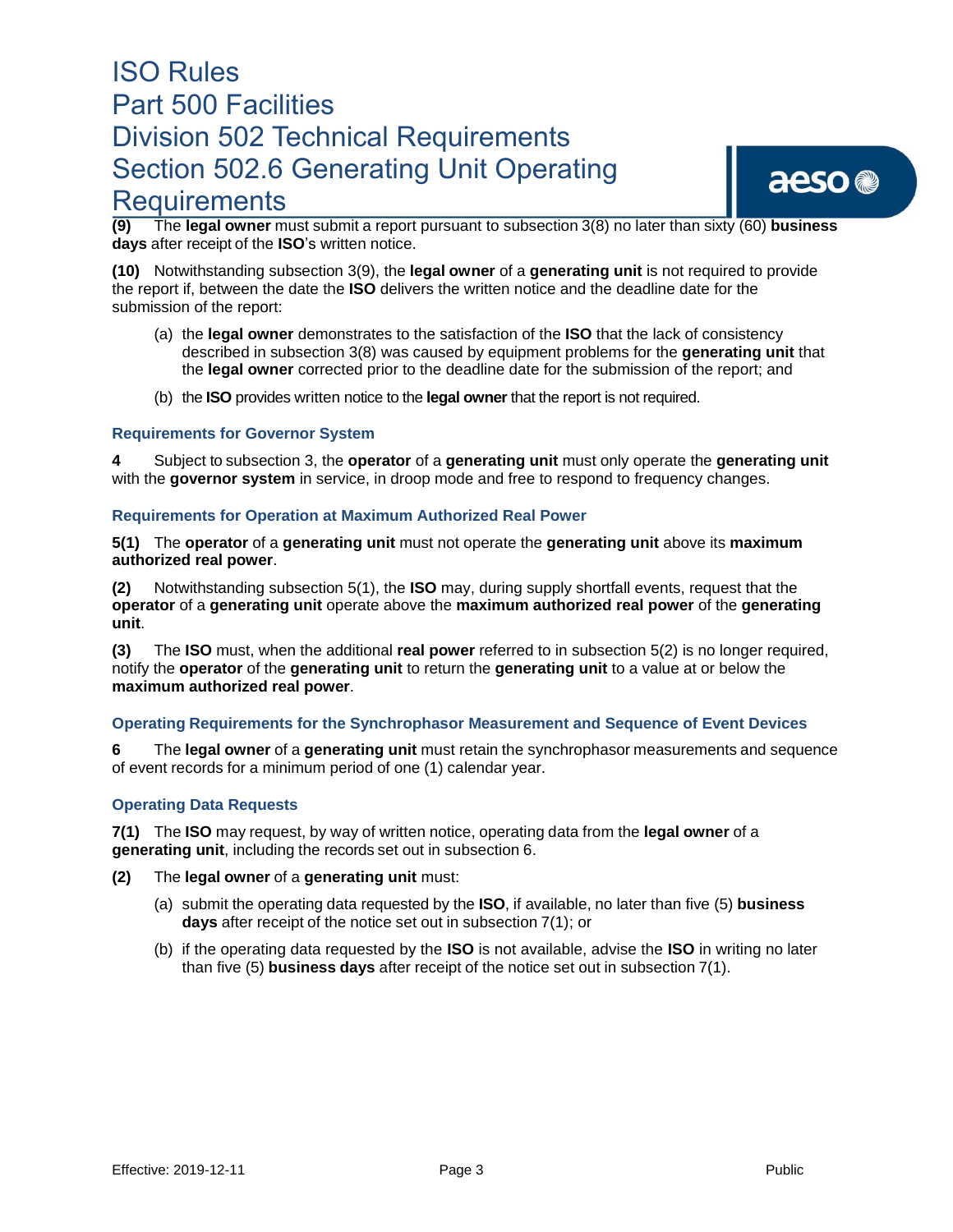# aeso<sup>®</sup>

## **Reactive Current Compensation Setting**

**8(1)** The **ISO** must provide the **legal owner** of a **generating unit** with one hundred and eighty (180) **days**' notice in writing that a change to the reactive current compensation settings of the **generating unit** is required.

**(2)** The **legal owner** of a **generating unit** must, upon receiving notice in a notice in writing from the **ISO** referenced in subsection 8(1), make a change to the reactive current compensation settings of the **generating unit** on or before the date specified by the **ISO**, and must provide written confirmation to the **ISO** that it has done so.

## **Testing Applicability**

**9** The following subsections 10 and 11 are only applicable to the **legal owner** of a **generating unit**  that meets the following criteria:

- (a) the **generating unit** has:
	- (i) a **maximum authorized real power** equal to or greater than 9 MW; or
	- (ii) a **maximum authorized real power** aggregate equal to or greater than 18 MW, where the **generating unit** is part of a complex with other **generating units**; and
- (b) the **generating unit** is not connected to the in-plant distribution system of an industrial complex with two (2) or more voltage transformations between the stator winding terminals and the **transmission system**.

## **Baseline Testing**

**10(1)** The **legal owner** of a **generating unit** must perform baseline testing, including model validation, in accordance with subsection 10(2), to validate the following **generating unit** models:

- (a) synchronous generator including:
	- (i) open circuit saturation;
	- (ii) inertia; and
	- (iii) synchronous machine impedances and time constants;
- (b) excitation system including:
	- (i) the **automatic voltage regulator** in voltage control mode; and
	- (ii) the open circuit saturation of the exciter for a **generating unit** equipped with a rotary exciter;
- (c) power system stabilizer for a **generating unit** equipped with a power system stabilizer;
- (d) turbine-**governor system**; and
- (e) other **generating unit** models as the **ISO** requires.

**(2)** The **legal owner** of a **generating unit** must perform baseline testing when any of the following occurs:

- (a) the **generating unit** is synchronized to the **transmission system** for the first time;
- (b) replacement or changes to control settings or software of: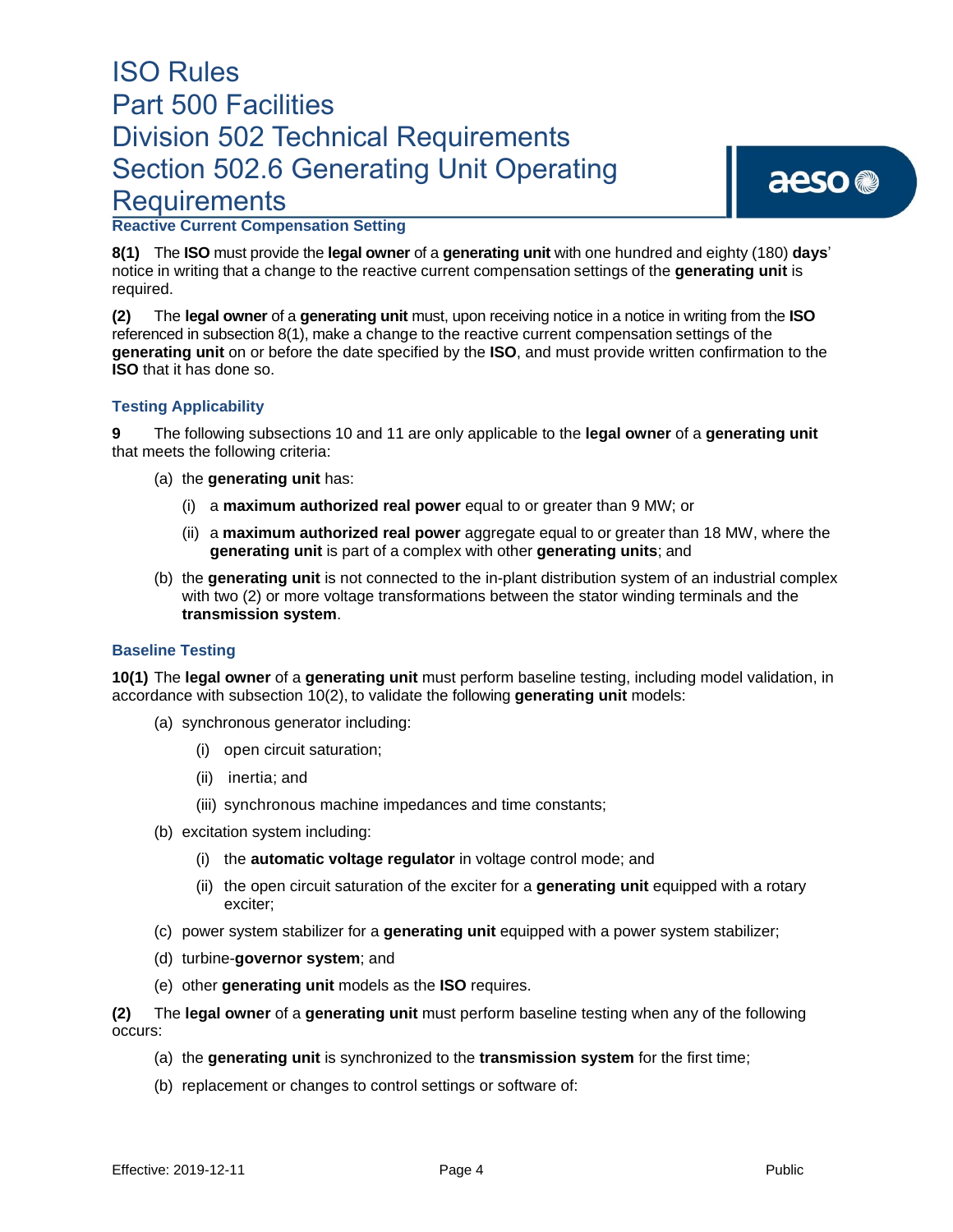# aeso<sup>®</sup>

- (i) the **automatic voltage regulator**;
- (ii) the power system stabilizer; or
- (iii) the **governor system**;
- (c) a **generating unit** stator rewind;
- (d) a **generating unit** rotor rewind;
- (e) a rotary exciter rewind;
- (f) a turbine replacement; or
- (g) any other modification is made that changes the modeled behaviour of the **generating unit**  with respect to the **transmission system**.

**(3)** Notwithstanding subsection 10(2), where the **legal owner** of a **generating unit** determines that any of the work described in subsections 10(2)(b) through (f) does not result in changes to the modeled behaviour of the **generating unit** with respect to the **transmission system**, base line testing is not required.

**(4)** The **legal owner** of a **generating unit** referred to in subsections 10(2)(b) through (g) is only required to perform testing on those portions of the models that are affected by the modifications.

**(5)** The **legal owner** of a **generating unit** must perform **reactive power** verification, in accordance with subsection 12 as part of the baseline testing.

**(6)** The results of the testing performed pursuant to subsection 10(2) must be reported to the **ISO** in accordance with subsection 13.

## **Model Revalidation Testing**

**11(1)** The **legal owner** of a **generating unit** must, for each model referenced in subsection 11(2), perform model revalidation testing no later than five (5) years from the date of the most recently completed baseline testing or model revalidation testing.

**(2)** Model revalidation testing must consist of the following **generating unit** models:

- (a) **excitation system** including the **automatic voltage regulator** in voltage control mode;
- (b) power system stabilizer for **generating units** equipped with a power system stabilizer; and
- (c) turbine-**governor system**.

**(3)** Where the **ISO** provides written notice to the **legal owner** of a **generating unit** stating that the modeled response of the **generating unit** is not consistent with the observed response, the **legal owner** must perform model revalidation testing of the **generating unit** in accordance with subsection 11(2).

**(4)** The **legal owner** of a **generating unit** must provide to the **ISO** the written results of any model revalidation testing no later than sixty (60) **business days** after receipt of the notice described in subsection 11(3).

**(5)** Notwithstanding subsection 11(4), the **legal owner** of a **generating unit** is not required to perform the revalidation testing if, between the date the **ISO** delivers the written notice and the deadline date for the submission of model revalidation testing results:

(a) the **legal owner** demonstrates to the satisfaction of the **ISO** that the lack of consistency described in subsection 11(3) was caused by equipment problems for the **generating unit** that the **legal owner** corrected prior to the revalidation testing date; and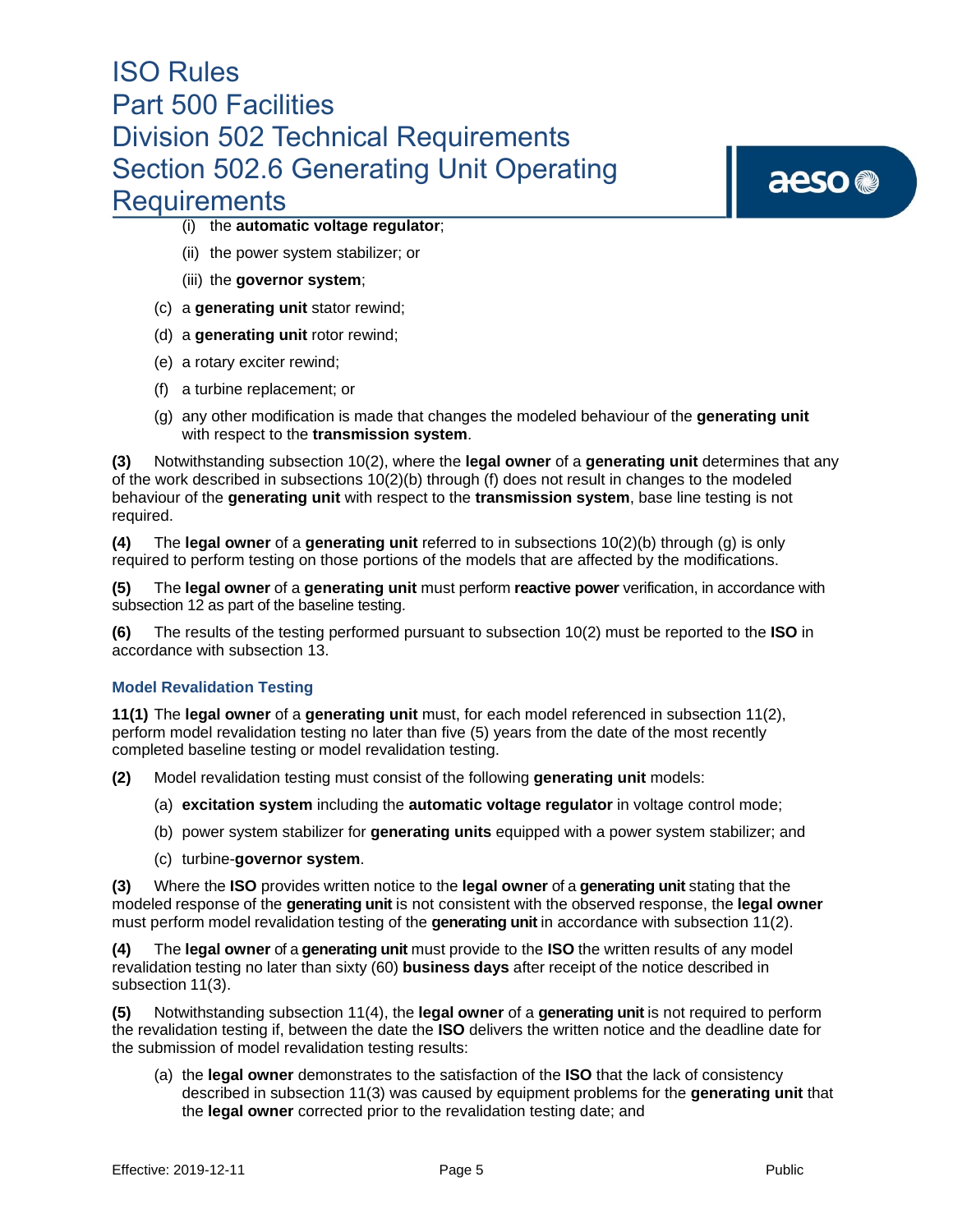

- (b) the **ISO** provides written notice to the **legal owner** that the revalidation testing results are not required.
- **(7)** Notwithstanding subsection 11(1):
	- (a) the **legal owner** may make a request to the **ISO**, in writing, for a deferral of model revalidation testing for no more than one year, if within that year there is a planned change to equipment; and
	- (b) the **ISO** must reply to the **legal owner**, in writing, within sixty (60) **business days** of receiving a request under section 11(1)(a).

**(8)** The results of any model revalidation testing performed pursuant to subsections 11(1) and 11(3) must be reported to the **ISO** in accordance with the requirements of subsection 13.

## **Reactive Power Verification Testing**

**12(1)** The **legal owner** of a **generating unit** must, subject to subsection 12(3), perform **reactive power** verification testing of the **generating unit** at the **maximum authorized real power** for the **generating unit** at regular intervals no later than five (5) years from the date of the prior **reactive power** verification or re-verification testing..

**(2)** The **reactive power** testing for the **generating unit** for the **maximum authorized real power** must achieve:

- (a) the **gross reactive power** at 0.90 lagging **power factor**; and
- (b) the **gross reactive power** at 0.95 leading **power factor**.

**(3)** The **legal owner** of a **generating unit** may test the **generating unit** at values other than the **maximum authorized real power** but only if ambient conditions or **transmission system** limits do not allow the **generating unit** to achieve the **maximum authorized real power** or the **reactive power**  requirements.

**(4)** Where the **ISO** provides written notice to the **legal owner** of a **generating unit** that the observed response of the **generating unit** is not consistent with the **reactive power** requirements for that **generating unit**, the **legal owner** must perform **reactive power** re-verification testing in accordance with subsection 12(2).

**(5)** Subject to the exception in subsection 12(6), the **legal owner** of a **generating unit** must provide the **reactive power** re-verification testing results to the **ISO**, no later than sixty (60) **business days** after receipt of the notice described in subsection 12(4).

**(6)** Notwithstanding subsection 12(5), the **legal owner** of a **generating unit** is not required to perform the **reactive power** re-verification testing if, between the date the **ISO** delivers the written notice and the deadline date for the submission of the testing results:

- (a) the **legal owner** demonstrates to the satisfaction of the **ISO** that the lack of consistency described in subsection 12(4) was caused by equipment problems for the **generating unit** that the **legal owner** corrected prior to the testing date; and
- (b) the **ISO** provides written notice to the **legal owner** that the report is not required.

**(7)** The results of any **reactive power** re-verification testing performed pursuant to subsections 12(1) or 12(3) must:

(a) be reported to the **ISO** in accordance with subsection 13; and